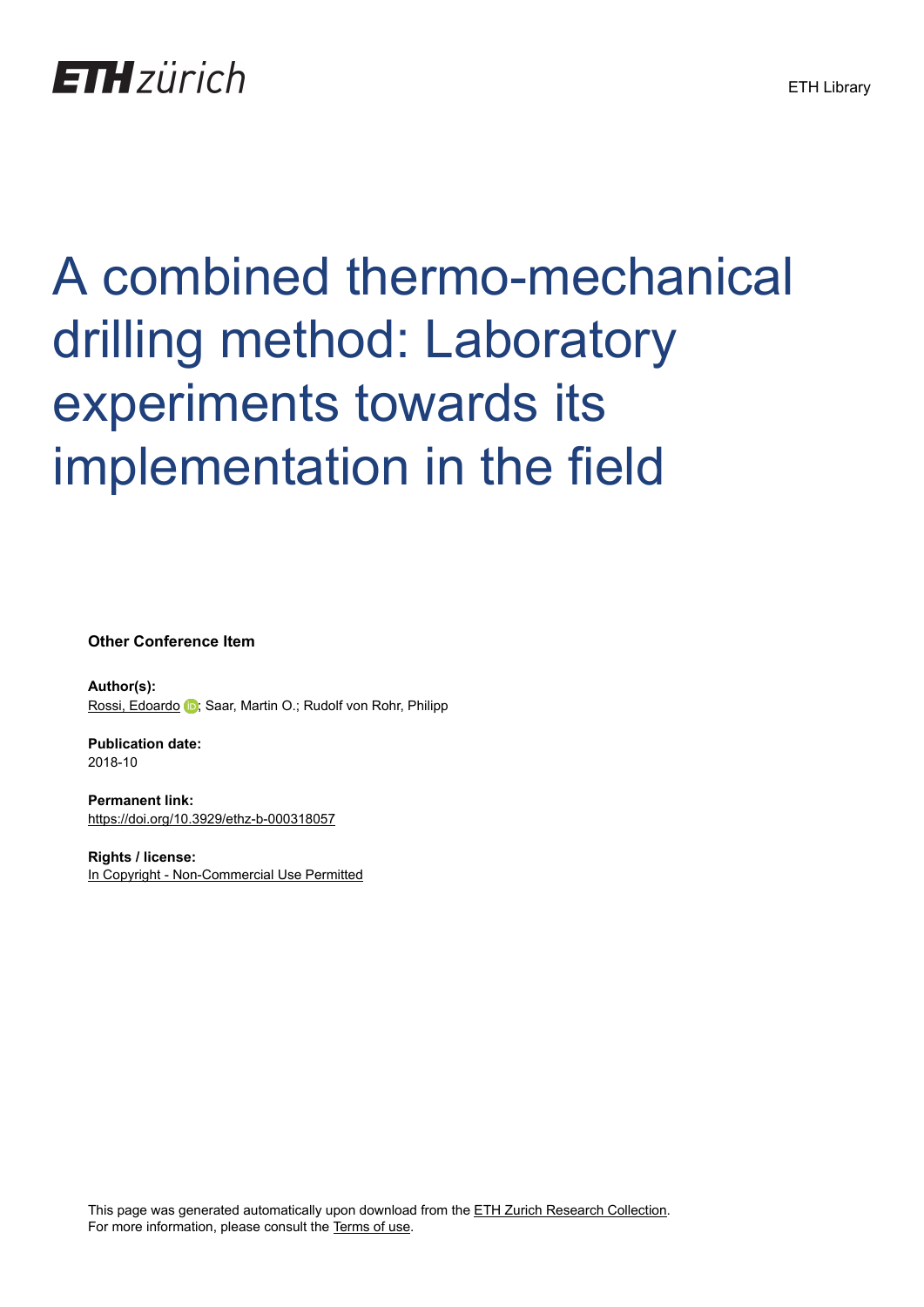

### A combined thermo-mechanical drilling method: **Field implementation and demonstration**

Edoardo Rossia,b, Martin O. Saarb, Philipp Rudolf von Rohra a. ETH Zürich, Institute of Process Engineering, Sonneggstrasse 3, 8092 Zürich, Switzerland b. ETH Zürich, Geothermal Energy and Geofluids group, Sonneggstrasse 5, 8092 Zürich, Switzerland rossie@ethz.ch

**Keywords:** [Drilling, Alternative drilling methods, Thermal spallation drilling, Combined thermo-mechanical, Deep geothermal]

#### **ABSTRACT**

#### **Introduction**

Global electricity production from geothermal heat relies on finding cost-effective solutions to enhance drilling of deep geothermal wells. Conventional drilling methods, based on mechanical removal of the rock material, feature high drill bit wear rates and low rates of penetration, especially in hard rocks (Angelone & Labini, 2014). This, in turn, results in increased specific well costs  $(\text{E}/\text{MWh})$  and therewith a decreased economic appeal of deep geothermal projects. Hence, in order to favor/promote the use of deep geothermal heat for electricity production, advances in drilling performance for deep wells must be attained/achieved. In this respect, alternative drilling concepts are investigated worldwide with the aim of boosting the drilling performance and reducing the overall project costs. An interesting approach to effectively remove hard rock materials is thermal spallation drilling. This method uses a hot jet, impinging on the rock surface, to induce high thermal stresses which are responsible for crack initiation and propagation and therewith they are able to trigger the thermal spallation phenomenon at the rock surface. This excavation mechanism showed substantially higher penetration rates in hard rock materials, compared to conventional rotary drilling methods. Nevertheless, the thermal spallation onset cannot be established when soft materials or stressrelieving fractured rock formations are encountered.

Therefore, with the aim of improving the drilling performance in both soft and hard rock materials, we investigate a combined drilling method where conventional, rotary drilling is assisted by a heat source (Rossi et al., 2018). In this manner, during drilling in hard rock materials, thermal spallation can be used to achieve improved penetration rates, compared to conventional mechanical drilling methods. On the other hand, when softer rocks are encountered, the material is thermally treated with the flame before being removed by the drilling cutters. A prior thermal weakening of the material therefore facilitates the mechanical removal of the rock and enhanced drilling performance can be achieved. Laboratory experiments demonstrated that the thermal assistance induces considerable improvements for the subsequent removal of the rock material. In order to prove the applicability of thermal spallation drilling in conventional drilling systems and the related performance improvements compared to state-of-the-art methods, a field demonstration of the technology is carried out in a full-scale drill rig.

#### **Experiments on drilling performance**

Experiments in the laboratory are conducted to show the drilling performance improvements of assisting conventional drilling via a pre-treatment of the rock material. In order to show this, we investigate the interaction of a drilling cutter with a soft sandstone and a hard granite after thermally treating the material and compare the results to untreated material conditions. The combined thermo-mechanical drilling method is experimentally modelled by a thermal treatment of the rock samples (a sandstone and a granite) which includes a heating process until a maximum temperature of  $800^{\circ}$ C, followed by a fast water cooling until ambient temperature. After this, scratching experiments are performed on the rocks and the two main cutting performance parameters, removed rock volume and wearing rate, are measured. A comparison between the